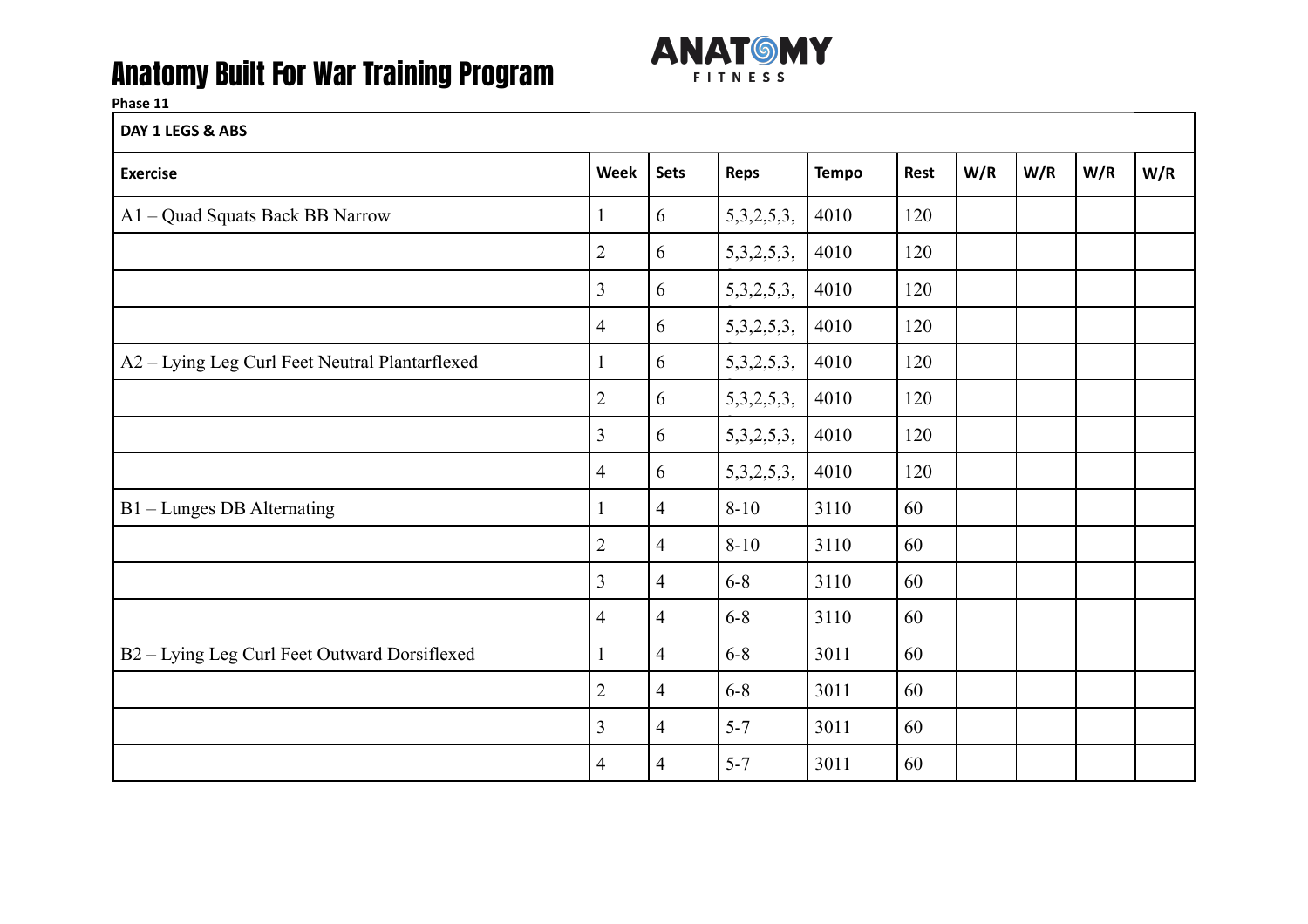

| C1 - Standing Calf Raises Mid Neutral Stance       |                 | 3              | $15 - 20$ | 2114 | 60 |  |  |
|----------------------------------------------------|-----------------|----------------|-----------|------|----|--|--|
|                                                    | $\overline{2}$  | $\overline{3}$ | $15 - 20$ | 2114 | 60 |  |  |
|                                                    | 3               | 3              | $15 - 20$ | 2114 | 60 |  |  |
|                                                    | $\vert 4 \vert$ | 3              | $15 - 20$ | 2114 | 60 |  |  |
| C <sub>2</sub> – Crunches Pull-Ins Combo Low Cable |                 | $\overline{3}$ | $15 - 20$ | 1110 | 60 |  |  |
|                                                    | 2               | 3              | $15 - 20$ | 1110 | 60 |  |  |
|                                                    | 3               | 3              | $15 - 20$ | 1110 | 60 |  |  |
|                                                    | 4               | $\overline{3}$ | $15 - 20$ | 1110 | 60 |  |  |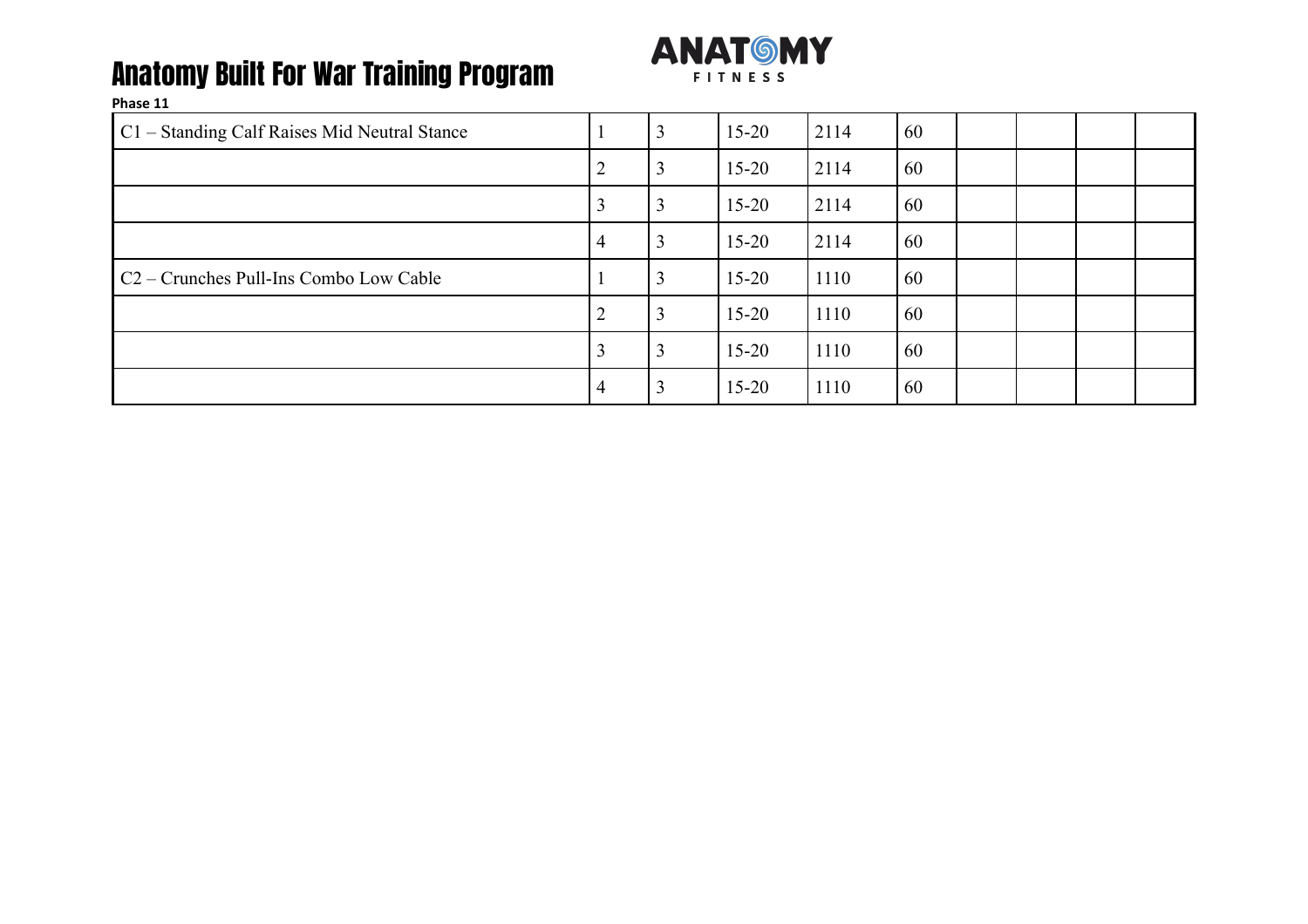

#### **Phase 11**

**DAY 2 CHEST & BACK**

| <b>Exercise</b>                              | <b>Week</b>    | <b>Sets</b>    | <b>Reps</b> | <b>Tempo</b> | <b>Rest</b> | W/R | W/R | W/R | W/R |
|----------------------------------------------|----------------|----------------|-------------|--------------|-------------|-----|-----|-----|-----|
| A1 - Bench Press Std BB 30° Incline Mid Grip | $\mathbf{1}$   | 6              | 5,3,2,5,3,  | 4010         | 120         |     |     |     |     |
|                                              | $\overline{2}$ | 6              | 5,3,2,5,3,  | 4010         | 120         |     |     |     |     |
|                                              | $\overline{3}$ | 6              | 5,3,2,5,3,  | 4010         | 120         |     |     |     |     |
|                                              | $\overline{4}$ | 6              | 5,3,2,5,3,  | 4010         | 120         |     |     |     |     |
| A2 - Chin-Ups Sternum Mid Supinated Grip     | $\mathbf{1}$   | 6              | 5,3,2,5,3,  | 4010         | 120         |     |     |     |     |
|                                              | $\overline{2}$ | 6              | 5,3,2,5,3,  | 4010         | 120         |     |     |     |     |
|                                              | $\overline{3}$ | 6              | 5,3,2,5,3,  | 4010         | 120         |     |     |     |     |
|                                              | $\overline{4}$ | 6              | 5,3,2,5,3,  | 4010         | 120         |     |     |     |     |
| B1- Bench Press DB Flat Neutral Grip         | $\mathbf{1}$   | $\overline{4}$ | $8 - 10$    | 3110         | 60          |     |     |     |     |
|                                              | $\overline{2}$ | 4              | $8 - 10$    | 3110         | 60          |     |     |     |     |
|                                              | 3              | $\overline{4}$ | $6 - 8$     | 3110         | 60          |     |     |     |     |
|                                              | $\overline{4}$ | $\overline{4}$ | $6 - 8$     | 3110         | 60          |     |     |     |     |
| B2 - Row Bent-Over Standing DB Neutral Grip  | $\mathbf{1}$   | $\overline{4}$ | $8 - 10$    | 3011         | 60          |     |     |     |     |
|                                              | $\overline{2}$ | $\overline{4}$ | $8 - 10$    | 3011         | 60          |     |     |     |     |
|                                              | 3              | $\overline{4}$ | $6 - 8$     | 3011         | 60          |     |     |     |     |
|                                              | 4              | $\overline{4}$ | $6 - 8$     | 3011         | 60          |     |     |     |     |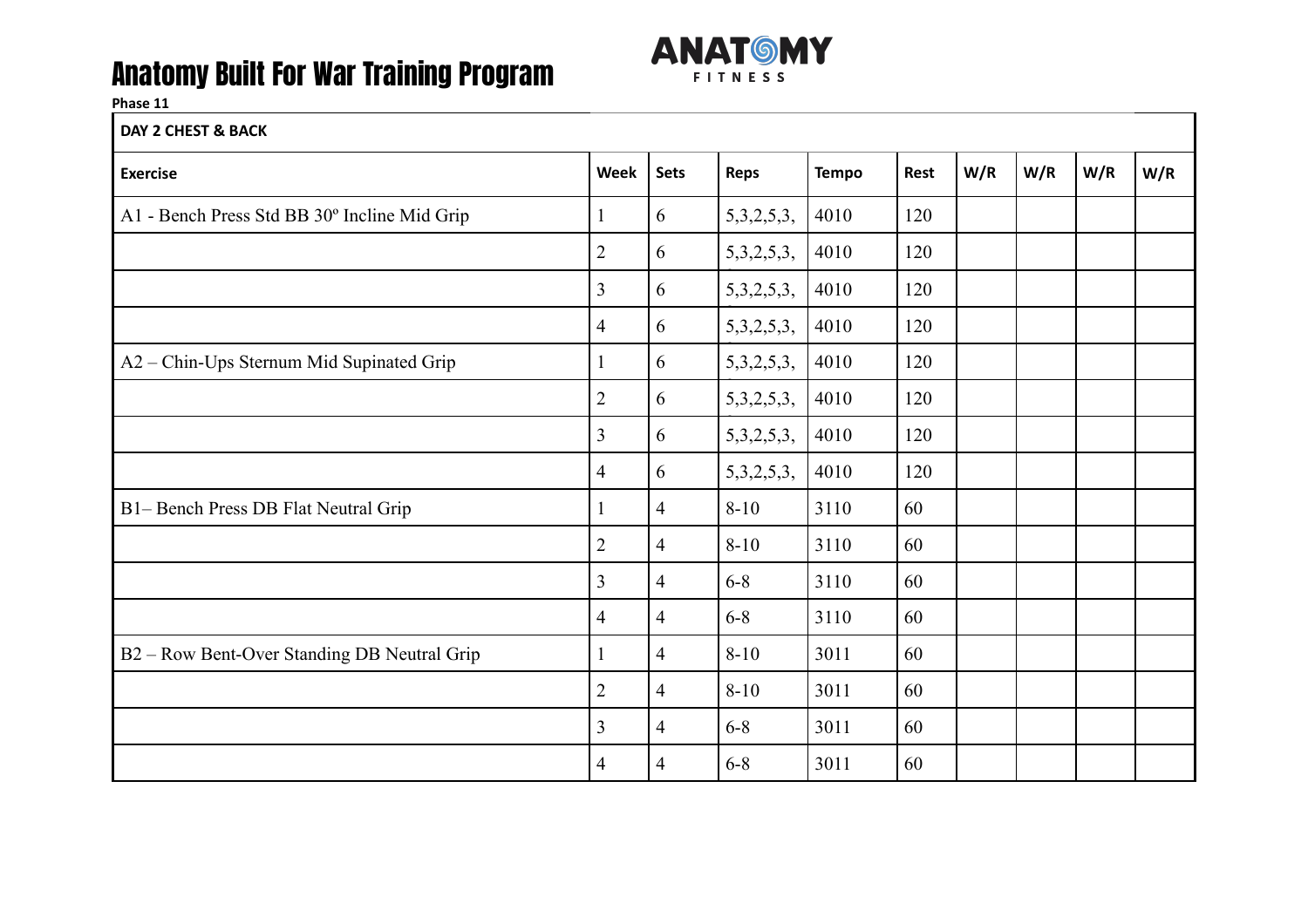

| $C$ – External Rotation Mid Pulley Std Handle Neutral Grip |   | <u>ر.</u> | $7-9$ | 4010 | 60 |  |  |
|------------------------------------------------------------|---|-----------|-------|------|----|--|--|
|                                                            | - | ر_        | $7-9$ | 4010 | 60 |  |  |
|                                                            |   |           | 7-9   | 4010 | 60 |  |  |
|                                                            |   |           | 7-9   | 4010 | 60 |  |  |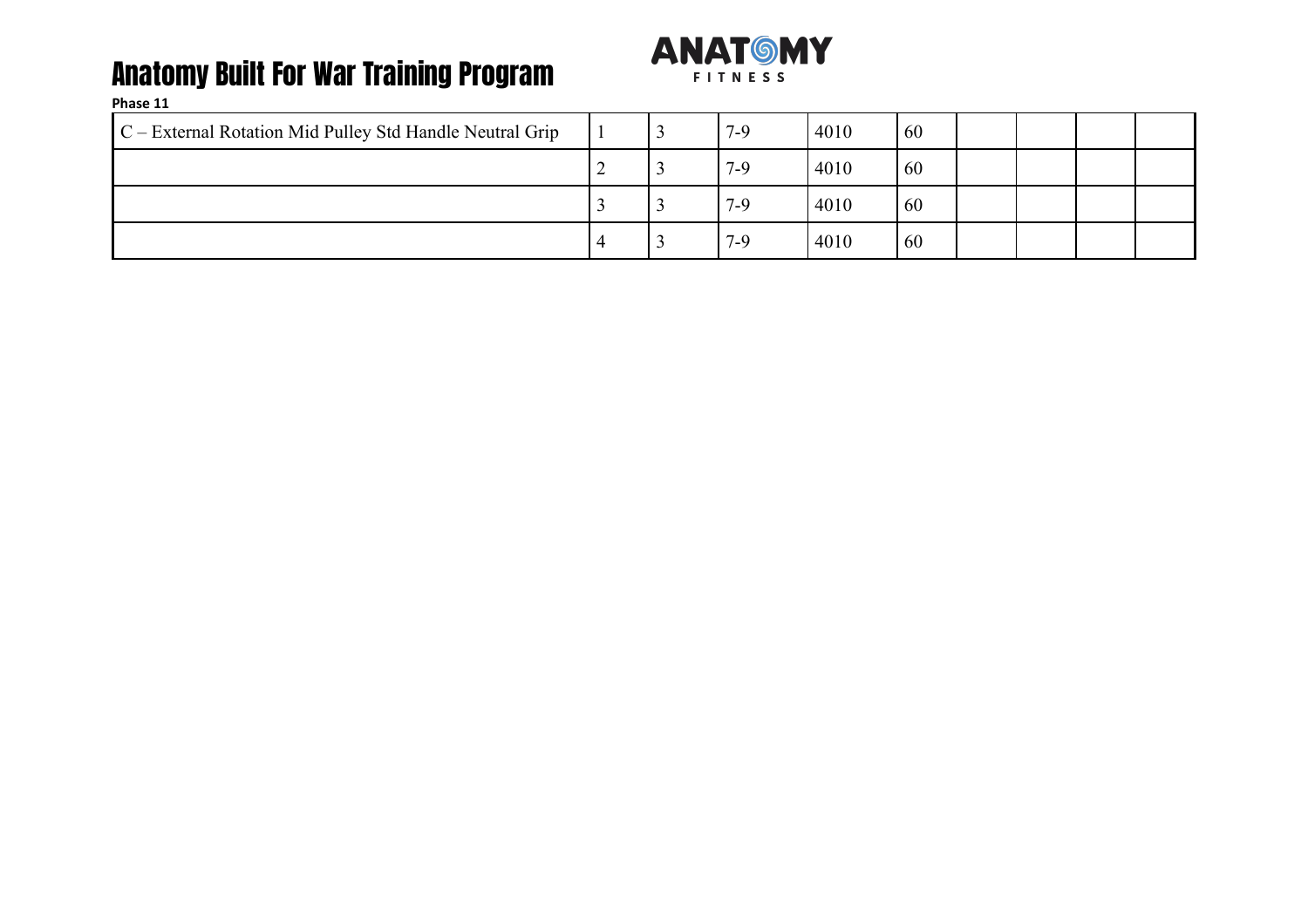

| DAY 3 LEGS                                  |                |                |                |              |      |     |     |     |     |
|---------------------------------------------|----------------|----------------|----------------|--------------|------|-----|-----|-----|-----|
| <b>Exercise</b>                             | Week           | <b>Sets</b>    | Reps           | <b>Tempo</b> | Rest | W/R | W/R | W/R | W/R |
| A1 - Bent-Knee Deadlift BB Floor Clean Grip | $\mathbf{1}$   | 6              | 5,3,2,5,3,     | 4010         | 120  |     |     |     |     |
|                                             | $\overline{2}$ | 6              | 5,3,2,5,3,     | 4010         | 120  |     |     |     |     |
|                                             | $\overline{3}$ | 6              | 5, 3, 2, 5, 3, | 4010         | 120  |     |     |     |     |
|                                             | 4              | 6              | 5,3,2,5,3,     | 4010         | 120  |     |     |     |     |
| A2 - Leg Curl Prone Feet Inward Unilateral  | $\mathbf{1}$   | 6              | 5,3,2,5,3,     | 4010         | 120  |     |     |     |     |
|                                             | $\overline{2}$ | 6              | 5,3,2,5,3,     | 4010         | 120  |     |     |     |     |
|                                             | $\overline{3}$ | 6              | 5,3,2,5,3,     | 4010         | 120  |     |     |     |     |
|                                             | 4              | 6              | 5, 3, 2, 5, 3, | 4010         | 120  |     |     |     |     |
| B1 - Lunges DB Step Back Unilateral         | $\mathbf{1}$   | $\overline{4}$ | $8 - 10$       | 3110         | 60   |     |     |     |     |
|                                             | $\overline{2}$ | $\overline{4}$ | $8 - 10$       | 3110         | 60   |     |     |     |     |
|                                             | $\overline{3}$ | $\overline{4}$ | $6 - 8$        | 3110         | 60   |     |     |     |     |
|                                             | 4              | $\overline{4}$ | $6 - 8$        | 3110         | 60   |     |     |     |     |
| B2 - Banded Back Extension                  | $\mathbf{1}$   | 4              | $6 - 8$        | 3114         | 60   |     |     |     |     |
|                                             | $\overline{2}$ | 4              | $6 - 8$        | 3114         | 60   |     |     |     |     |
|                                             | $\overline{3}$ | $\overline{4}$ | $5 - 7$        | 3114         | 60   |     |     |     |     |
|                                             | 4              | $\overline{4}$ | $5 - 7$        | 3114         | 60   |     |     |     |     |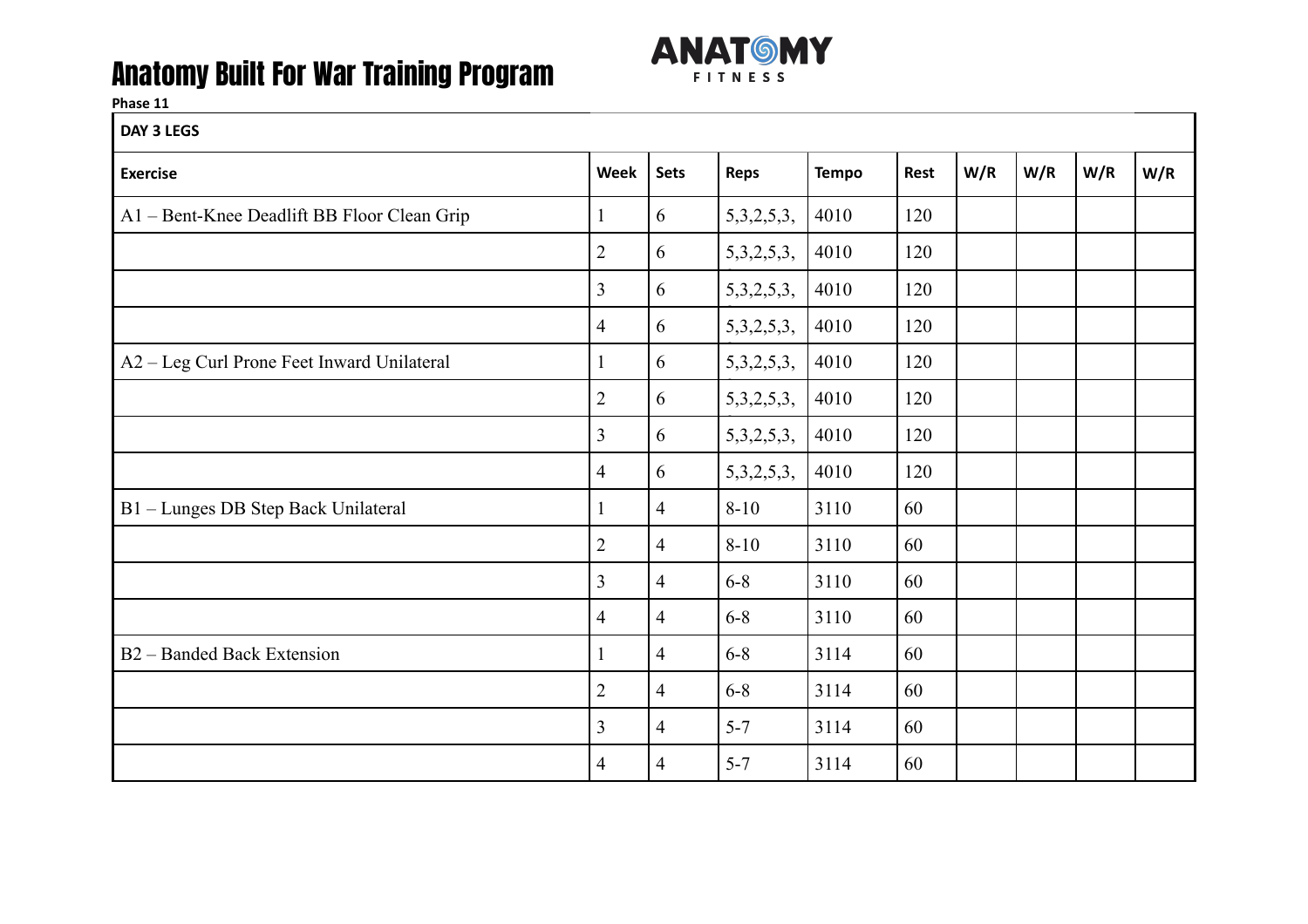

| C1 – Calf Raises Machine Seated Feet Outward        |                | 3 | $15 - 20$ | 2114 | 60 |  |  |
|-----------------------------------------------------|----------------|---|-----------|------|----|--|--|
|                                                     | ∠              | 3 | $15 - 20$ | 2114 | 60 |  |  |
|                                                     |                |   | $15 - 20$ | 2114 | 60 |  |  |
|                                                     | $\overline{4}$ | 3 | $15 - 20$ | 2114 | 60 |  |  |
| C <sub>2</sub> – Half Kneeling Woodchop High To Low |                | 3 | $12 - 15$ | 2020 | 60 |  |  |
|                                                     | ∍              | 3 | $12 - 15$ | 2020 | 60 |  |  |
|                                                     |                | 3 | $12 - 15$ | 2020 | 60 |  |  |
|                                                     | 4              | 3 | $12 - 15$ | 2020 | 60 |  |  |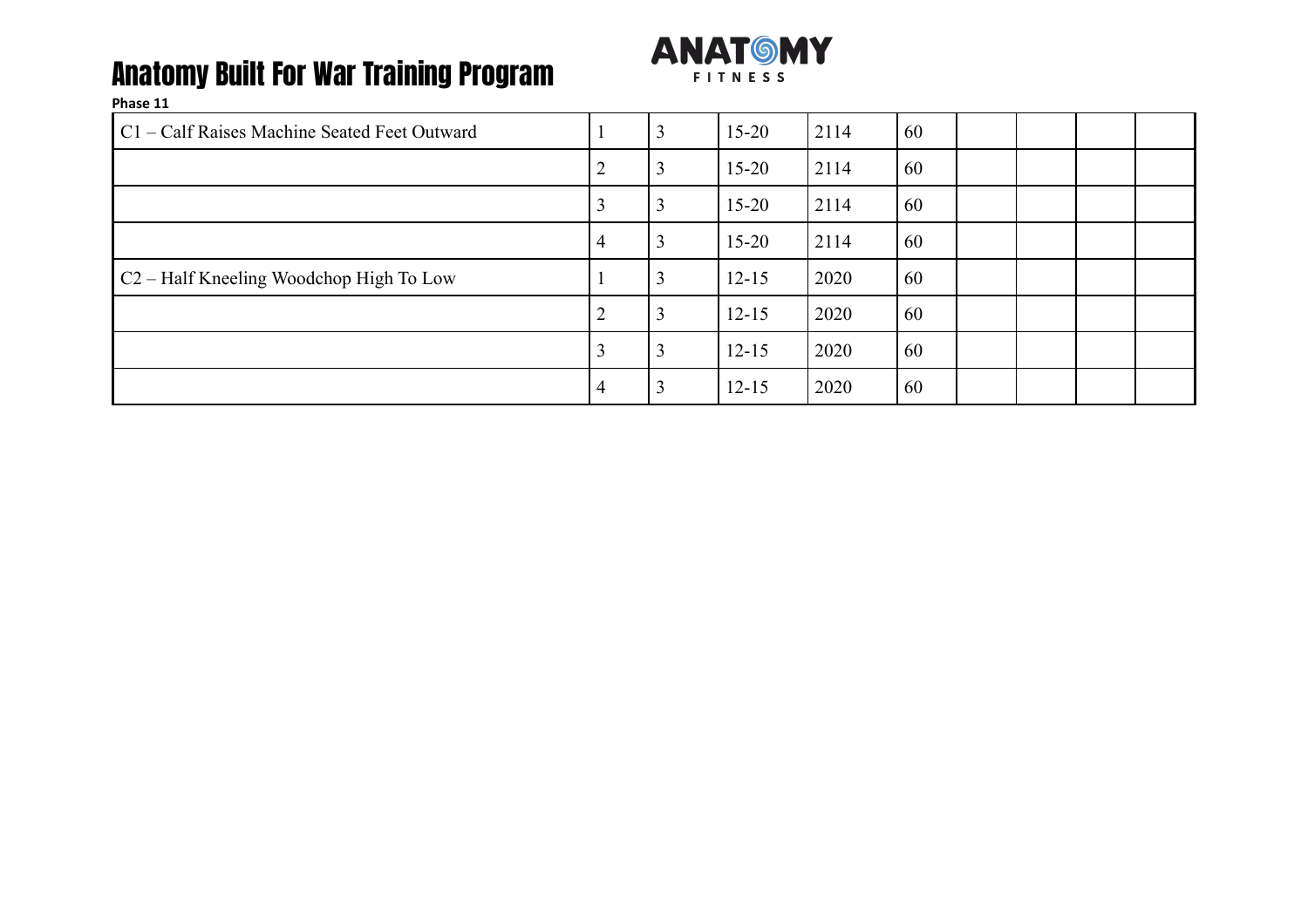

#### **Phase 11**

#### **DAY 4 ARMS & SHOULDERS**

| <b>Exercise</b>                                         | <b>Week</b>    | <b>Sets</b>    | <b>Reps</b>    | <b>Tempo</b> | Rest | W/R | W/R | W/R | W/R |
|---------------------------------------------------------|----------------|----------------|----------------|--------------|------|-----|-----|-----|-----|
| A1 - Bench Press Std BB 15° Decline Close Grip          | $\mathbf{1}$   | 6              | 5,3,2,5,3,     | 4010         | 120  |     |     |     |     |
|                                                         | $\overline{2}$ | 6              | 5,3,2,5,3,     | 4010         | 120  |     |     |     |     |
|                                                         | 3              | 6              | 5,3,2,5,3,     | 4010         | 120  |     |     |     |     |
|                                                         | 4              | 6              | 5,3,2,5,3,     | 4010         | 120  |     |     |     |     |
| A2 - Biceps Curls Scott Seated 45° Thick EZ Bar Narrow  | $\mathbf{1}$   | 6              | 5, 3, 2, 5, 3, | 4010         | 120  |     |     |     |     |
| Grip                                                    | $\overline{2}$ | 6              | 5,3,2,5,3,     | 4010         | 120  |     |     |     |     |
|                                                         | $\overline{3}$ | 6              | 5,3,2,5,3,     | 4010         | 120  |     |     |     |     |
|                                                         | 4              | 6              | 5,3,2,5,3,     | 4010         | 120  |     |     |     |     |
| B1 – Triceps Extension Ez Bar 45° Incline Pronated Grip | $\mathbf{1}$   | $\overline{4}$ | $8 - 10$       | 3110         | 60   |     |     |     |     |
|                                                         | $\overline{2}$ | 4              | $8 - 10$       | 3110         | 60   |     |     |     |     |
|                                                         | 3              | $\overline{4}$ | $6 - 8$        | 3110         | 60   |     |     |     |     |
|                                                         | 4              | $\overline{4}$ | $6 - 8$        | 3110         | 60   |     |     |     |     |
| B2 - Biceps Curls Seated Supported Zottman              | $\mathbf{1}$   | $\overline{4}$ | $8 - 10$       | 3011         | 60   |     |     |     |     |
|                                                         | $\overline{2}$ | $\overline{4}$ | $8 - 10$       | 3011         | 60   |     |     |     |     |
|                                                         | 3              | 4              | $6 - 8$        | 3011         | 60   |     |     |     |     |
|                                                         | 4              | 4              | $6 - 8$        | 3011         | 60   |     |     |     |     |